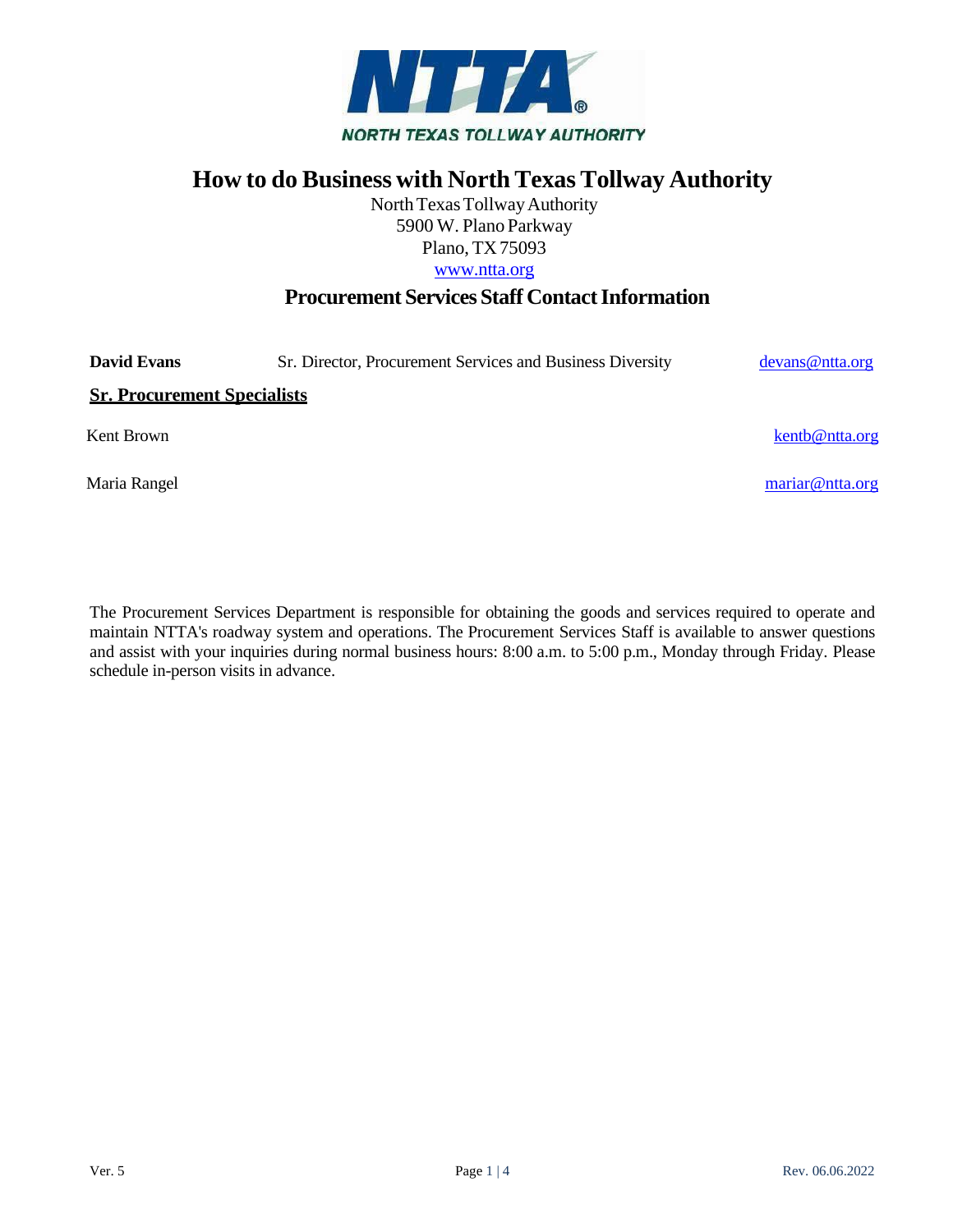

# **Methods of Procurement**

- Informal WrittenQuotes (RFQu)
- Request for Bid (RFB)
- Request for Proposal (RFP)
- Request for Qualifications  $(RFO)$
- Request for Competitive Sealed Proposals
- Purchasing Cooperatives (RFC)
- Exempt Procurements (RFE)

Currentopportunities(Bids/Proposals) can be found online at <https://www.nttamarketplace.org/bso/>

# **Thresholds**

- \$0-\$9,999: purchases may be made by NTTA Departments
- \$10,000 to \$49,999: purchases are allowed upon securing a minimum of three written quotationssourced by NTTA Procurement Department.
- \$50,000 and above: requires formal procurement of goods and services, subject to the competitive bid process, unless specifically exempted by State law. This includes processional services.

# **NTTAMarketplace**

- Register at<https://www.nttamarketplace.org/bso/>
- Subscribe to commodity codes relevant to your business in order to be notified of postings, addendums, required meetings and related submittal deadlines.
- Automatically receive e-mails for NTTA bid opportunities matching your company's registered skill sets

# **Business Diversity Department**

NTTA is committed to business diversity and recognizes disadvantaged, minority, and women-owned business enterprises certified by an accepted certification agency. NTTA recognizes the following certifying agencies:

- North Central Texas Regional Certification Agency
- Approved entities of the Texas Unified Certification Program (DBE Program only)
- Women's Business Council Southwest
- Dallas/Fort Worth Minority Supplier Development Council

For more information please visit [https://www.ntta.org/procurement/busdiv/Pages/default.aspx.](https://www.ntta.org/procurement/busdiv/Pages/default.aspx)

#### **Responses to Formal Procurements**

Submit responses to formal procurements no later than the date and time specified as the "Due Date". Submittals can be made electronically, in person, by mail, or by courier to the address listed in the solicitation. Follow the submittal instructions inside the solicitation document.

• Address for formal procurements

NorthTexasTollwayAuthority 5900W Plano ParkwayPlano, Texas 75093 Attention: Sr. Procurement Specialist (insert name) ProjectNumber (insert) and Project Name (insert)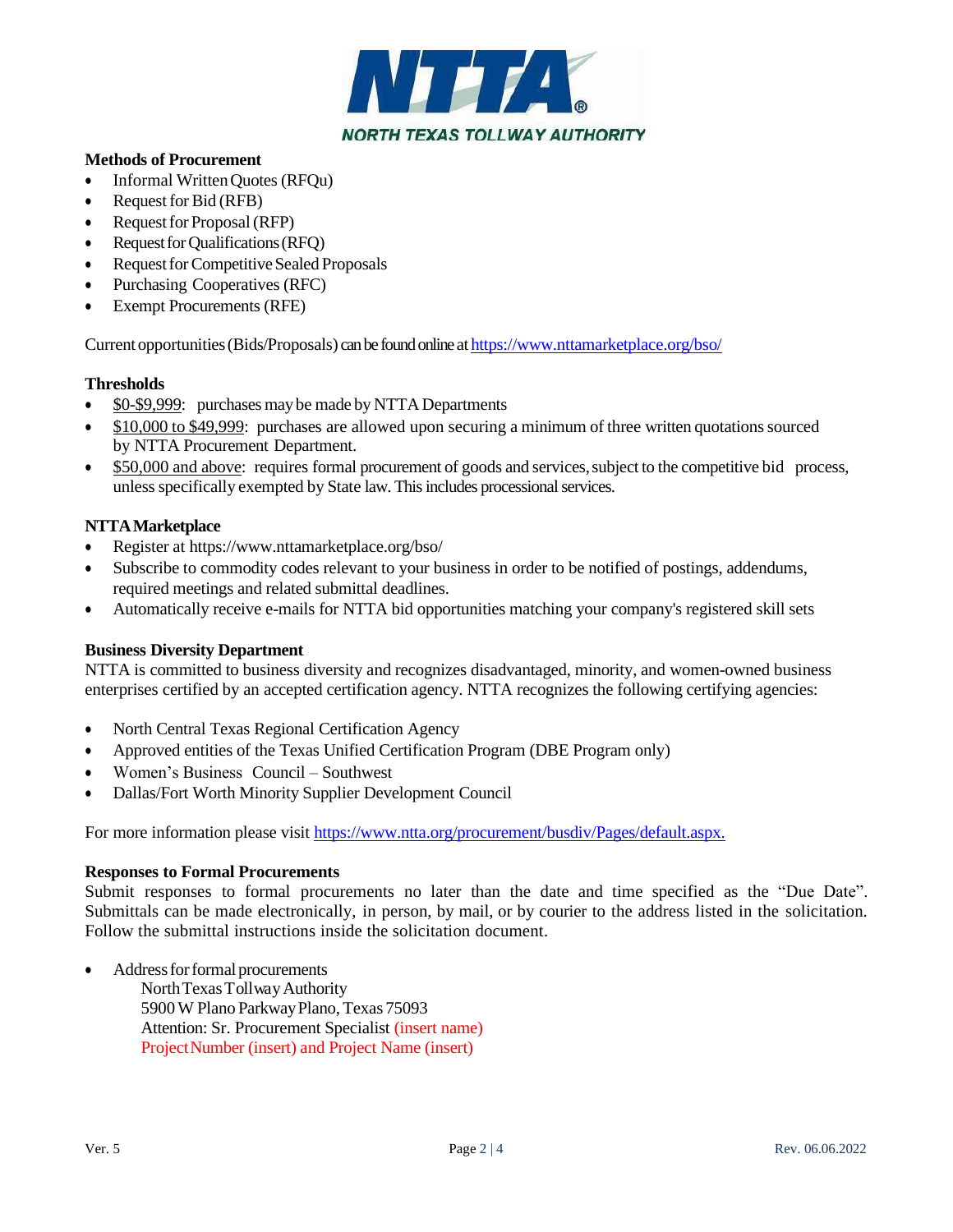

# **Tax Exemption**

NTTA is exempt from Texas State or local sales and use taxes. If it is determined that the price quoted and recorded on any order or invoice rendered include any such taxes, vendors will be required to provide a revised invoice.

#### **Invoicing and Payment Requirements**

Please submit all invoices to:

NorthTexasTollwayAuthority Attn: AccountsPayable POBox 260729 Plano,TX 75026

To avoid any delay in payment, alwaysreference the Purchase Order Number on the invoice.

#### **Payment Terms**

Normal payment terms are Net 30 days. Please note on the invoice any discount available for prompt payment. NTTA pays invoices withterms "Payment upon receipt" or "Payment upon completion" same as net 30 days.

#### **Procurement Ethics Policy Statement**

The nature of the procurement function makes it critical that all players in the process remain independent, free of obligation or suspicion, and completely fair and impartial. Maintaining the integrity and credibility of a procurement program requires a clear set of guidelines, rules and responsibilities to govern the behavior of procurement employees. The shadow of doubt can be as harmful as the conduct itself. It is with this in mind that the following code is set forth; a Code of Ethics created by the National Institute of Government Purchasing (NIGP). This document defines the ethical standards of conduct required of North Texas Tollway Authority Procurement Services.

# **NIGP Code of Ethics**

- Members regard public service as a trust and support the professional principals of governmental purchasing.
- Members believe in the dignity of their office, the importance of the purchasing profession to their governmental agencies, and give first consideration and loyalty to their respective agencies.
- Members are always guided in their actions by integrity and honor to merit the respect and inspire the confidence of the agency and the public that they serve.
- Members accept full responsibility and accountability for their actions related to the purchase and supply functions.
- Members believe that character is the greatest asset in their profession and therefore will not accept gifts or other things of value from vendors, where the intent is to influence the purchaser.
- Members shall comply with all current laws and statutes pertaining to acceptance of gifts and gratuities.
- Members keep their governmental agency fully informed of purchasing issues and progress toward resolving such issues through appropriate channels by emphasizing the facts without personal aggrandizement.